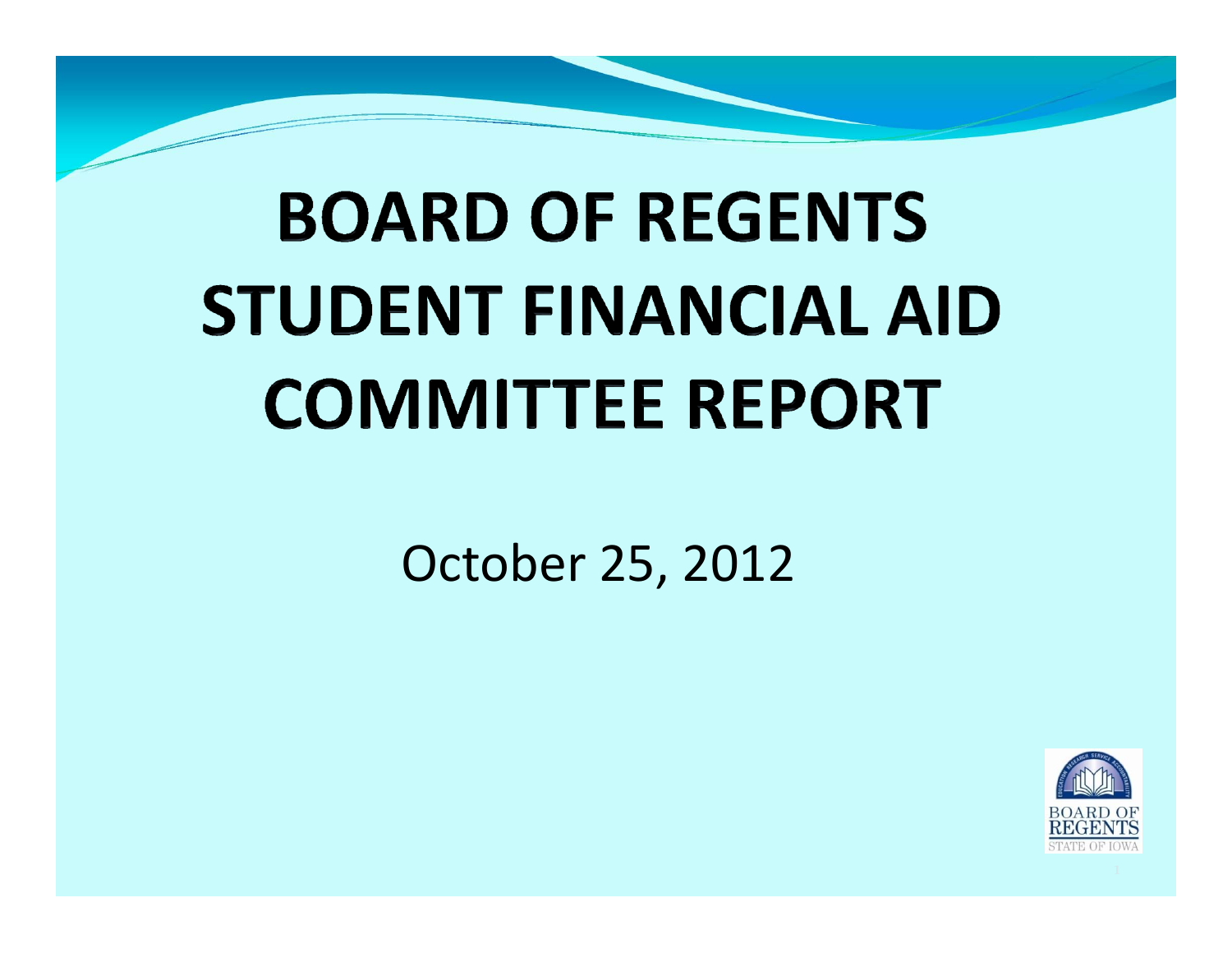#### **COMPARISON OF STATE NEED‐BASED GRANT AID AWARDED TO STUDENTS ATTENDING PUBLIC AND PRIVATE INSTITUTIONS OF HIGHER EDUCATION**

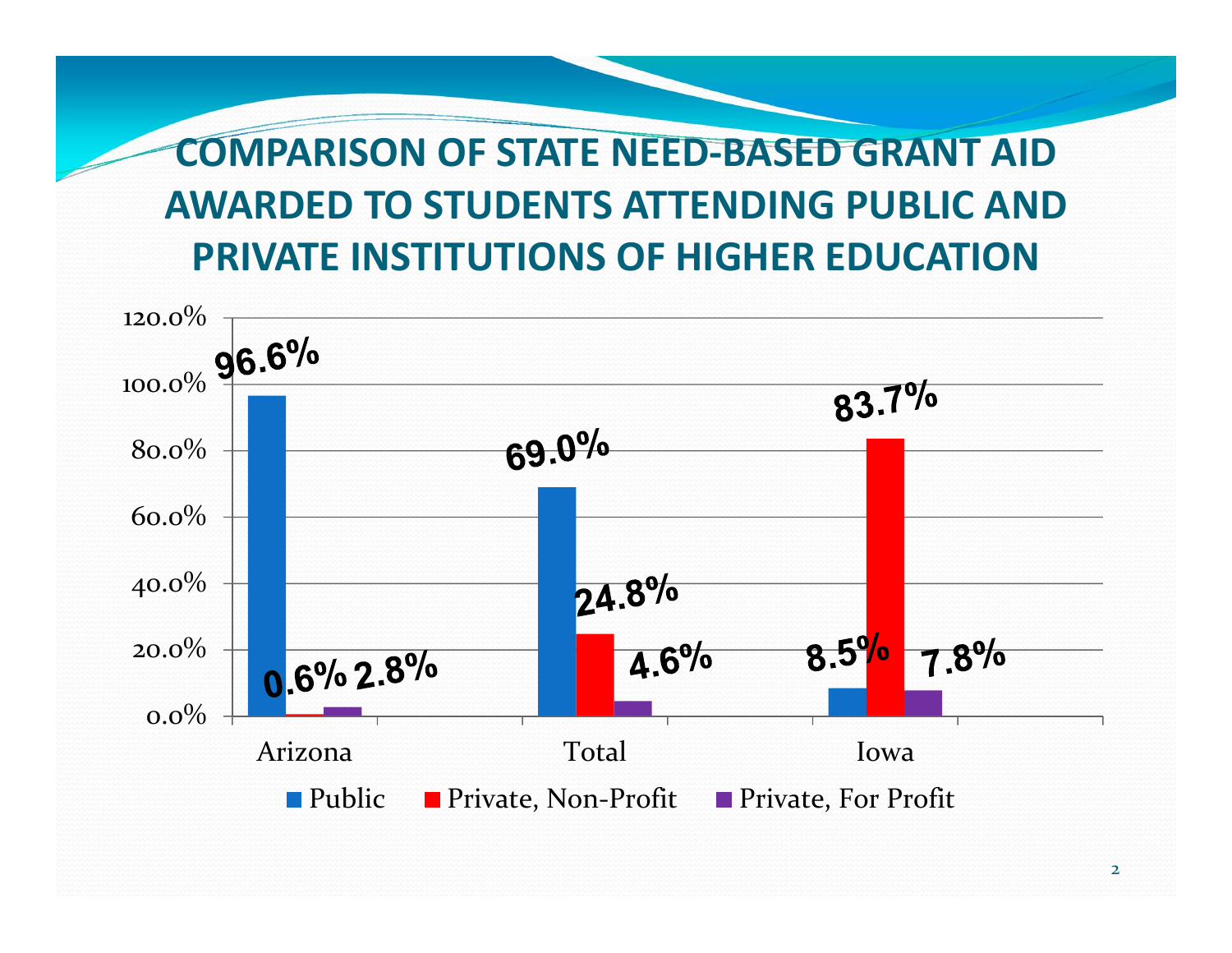## UNIVERSITY FOUNDATIONS SUPPORT FOR IOWA UNDERGRADUATE STUDENTS

|                                                                                                     | <b>SUI</b>  | <b>ISU</b>  | <b>UNI</b>  | <b>TOTAL</b> |
|-----------------------------------------------------------------------------------------------------|-------------|-------------|-------------|--------------|
| Merit-based awards in 2011-12<br>for Iowa undergraduate<br>students                                 | \$2,534,052 | \$3,642,587 | \$2,317,334 | \$8,493,973  |
| Endowment amount needed<br>to generate same amount of<br>support for Iowa<br>undergraduate students | \$56.5 M    | \$85.7 M    | \$58.0 M    | $$200.2$ M   |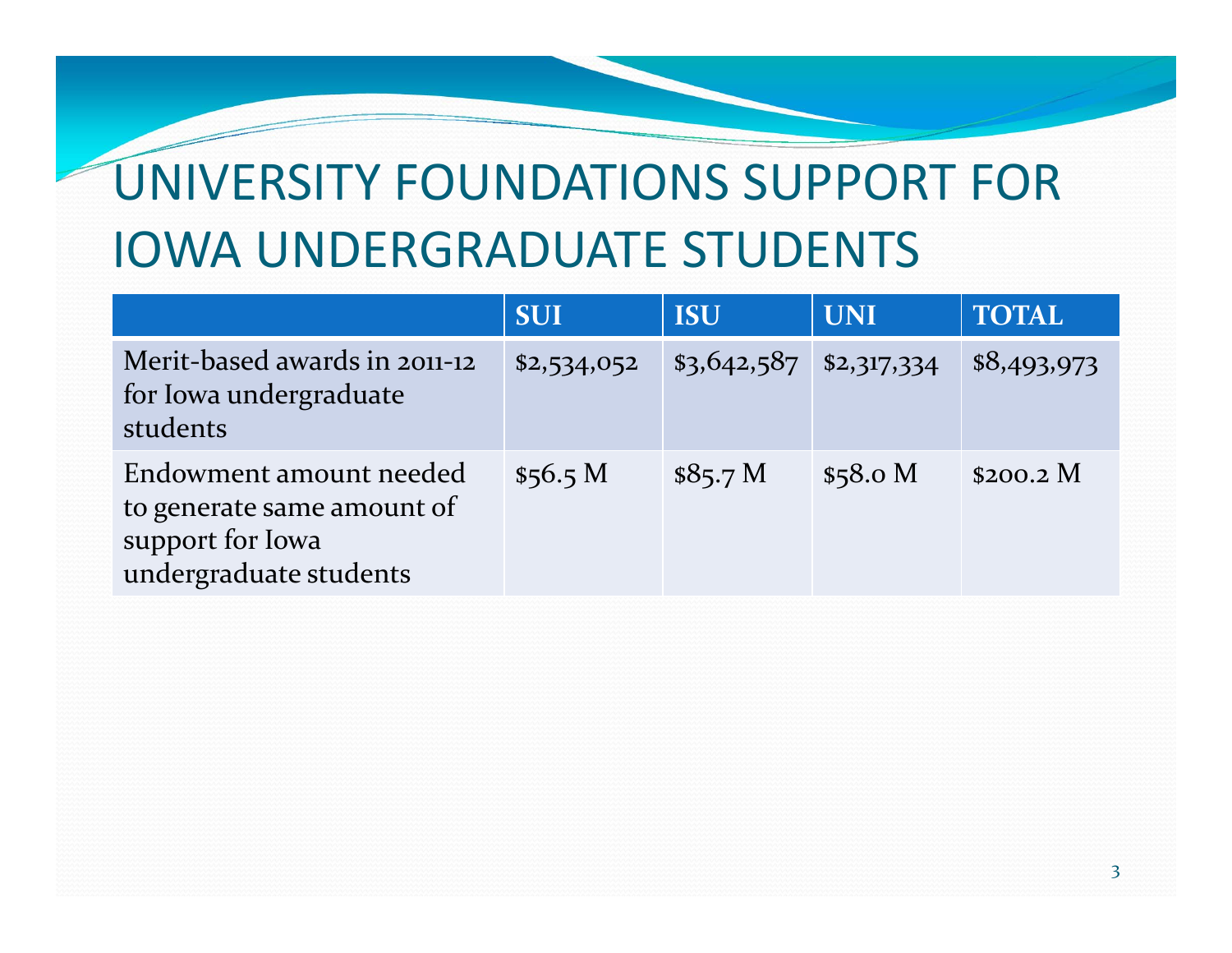## **IOWA PUBLIC UNIVERSITY IOWA UNDERGRADUATE STUDENTS WITH NEED 2011‐2012**

|              | Number of<br><b>Students</b> | <b>Total Unmet Need</b><br>after Pell and Iowa<br><b>Grant Aid</b> | <b>Average Unmet Need</b><br>after Pell and Iowa<br><b>Grant Aid</b> |
|--------------|------------------------------|--------------------------------------------------------------------|----------------------------------------------------------------------|
| <b>SUI</b>   | 9,447                        | \$85,173,427                                                       | \$9,016                                                              |
| <b>ISU</b>   | 10,097                       | \$107,077,478                                                      | \$10,604                                                             |
| <b>UNI</b>   | 6,670                        | \$71,365,631                                                       | \$10,557                                                             |
| <b>TOTAL</b> | 26,304                       | \$263,616,536                                                      | \$10,021                                                             |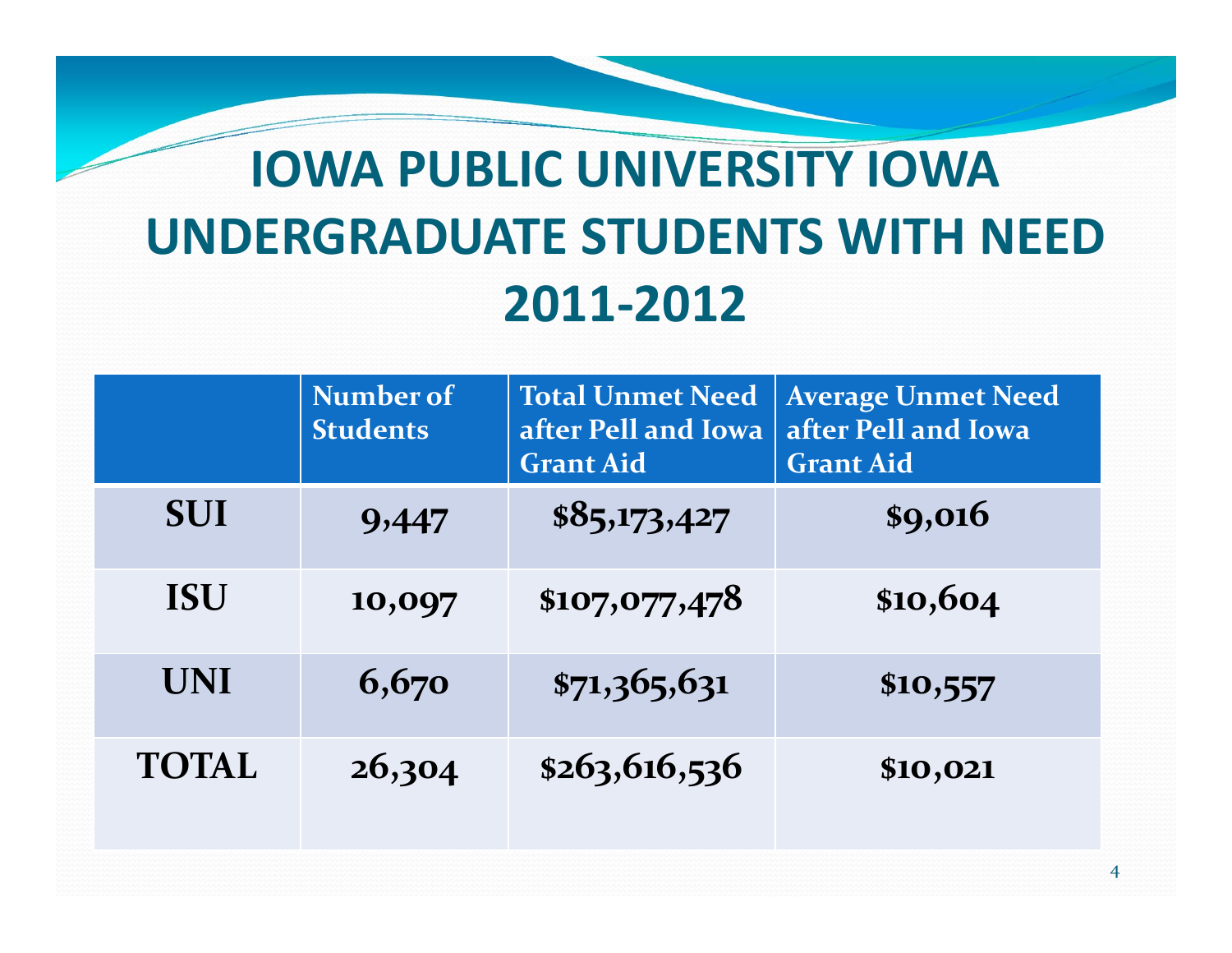### **GRANT AID AWARDED BY THE PUBLIC UNIVERSITIES TO IOWA UNDERGRADUATE STUDENTS WHO DEMONSTRATED NEED 2011‐2012**

|              | Number of<br><b>Students</b> | <b>Amount of Grant Aid</b> | Aver age<br>Award |
|--------------|------------------------------|----------------------------|-------------------|
| <b>SUI</b>   | 2,295                        | \$13,460,286               | \$5,865           |
| <b>ISU</b>   | 7,694                        | \$17,670,539               | \$2,296           |
| <b>UNI</b>   | 4,094                        | \$6,952,001                | \$1,698           |
| <b>TOTAL</b> | 14,083                       | \$38,082,826               | \$2,704           |

5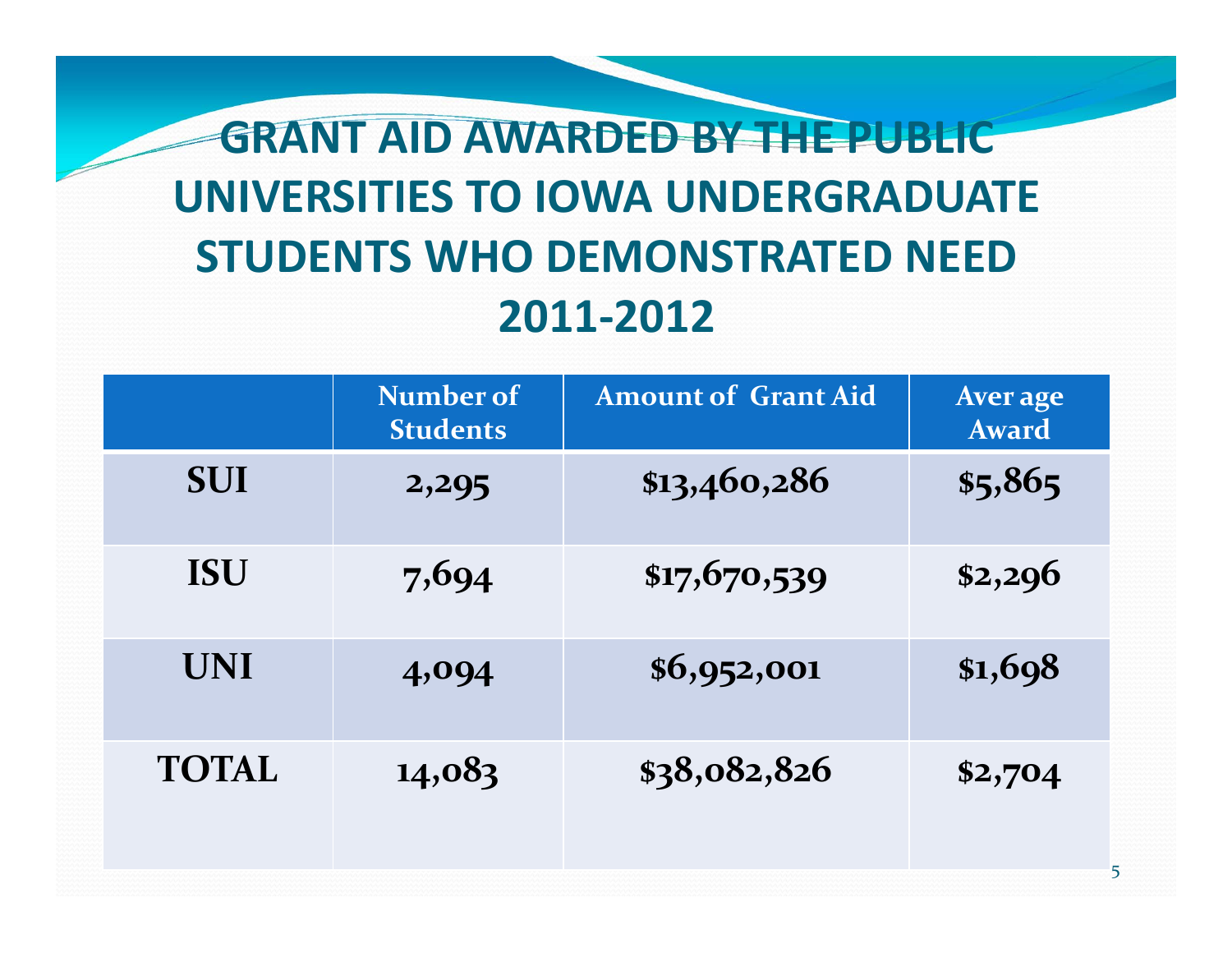